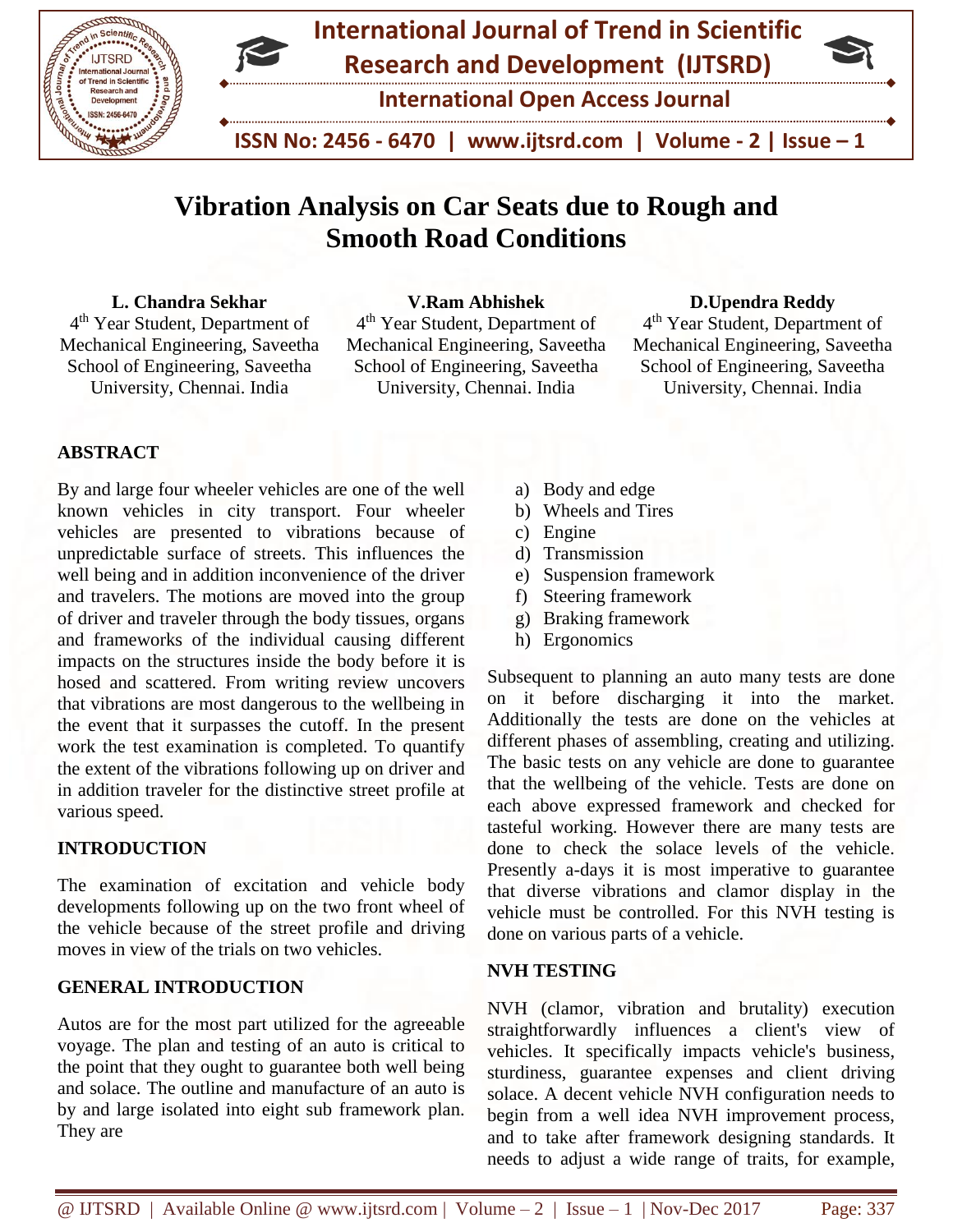#### International Journal of Trend in Scientific Research and Development (IJTSRD) ISSN: 2456-6470

vehicle elements, vehicle mark picture, vehicle advertise position, target client gatherings. It should be outlined in light of the above parameters, in addition to having a NVH additionally save to ensure the vehicle still meets its building targets when it is conveyed to advertise. Building contemplations on target falling, partition of basic modes, detachment of various sound and vibration transmission ways, vehicle equipment outline standards for NVH, lastly NVH vehicle level conveyances are all of awesome enthusiasm to car businesses.

NVH (Noise, Vibration and Harshness) is a standout amongst the most critical pointers of riding solace. With the fast advancement and furious rivalry of the car business, client's necessity on NVH is expanding. Directing wheel vibrations genuinely influence NVH execution, as well as have negative effect on the steadiness and security. Control of the controlling wheel vibrations is basic to enhance vehicle execution.

Seating flow, particularly the human view of the dynamic solace of a seat, is a range that is of expanding significance to car.

Makers providing food for a market winding up increasingly aggressive and complex. A noteworthy segment of the vibration experienced by the inhabitants of a car enters the body through the seat. To date huge consideration has been paid to the static solace of seats while chip away at dynamic seat comfort is limited. In India autos are one among the significant vehicles utilized by individuals for transportation. Aside from contamination and execution, economy, wellbeing and solace are main considerations to consider. Solace of the driver assumes an imperative part in the traveler security, weakness amid lengthy drive, and drivability in substantial movement. Solace implies nonattendance of any discomfort[1]. An auto driver frequently drives the vehicle through a wide range of street conditions. While considering the solace, the seat is one of the primary segments, which has guide contact to the driver. Seat offers help to the driver, to such an extent that the weight appropriation of the seat ought to be uniform wherever on the seat. Seat must keep away from the vibration transmitted from the street surfaces and power prepare, so as to maintain a strategic distance from back turmoil, deftness, vision disability and so on. Likewise the delayed introduction to vibration makes weariness the traveler. So to stay away from this vibration we require a vibration isolator - situate. Seat ought to strongly fill its proposed need for its lifetime. To evaluate the vibration disengagement productivity of the seat the term Seat Transmissibility is utilized. It is the proportion of vibration at the highest point of the seat to the vibration at the edge.

Transmissibility = vibration of seat / vibration at the frame

The transmissibility of the seat will disclose to us the conduct of the seat at various street condition with various recurrence inputs. Transmissibility shifts as recurrence changes.

The work is an endeavor towards concentrate dynamic attributes of traveler situate for comfort through target assessment [3]. For target assessment, the transmissibility and ride comfort Index were found under two distinct conditions on four unique autos. For better understanding the vibration transmissibility key focuses taken for examination are: 1. Transmissibility esteems at various conditions 2. Solace file according to ISO 2631 for various conditions.

#### **SEAT EFFECTIVE AMPLITUDE TEST SEAT**

Trial examination is completed on driver seat to assess picks up, situate powerful adequacy transmissibility, and is an endeavor to comprehend seating frameworks damping attributes under constant conditions. A mass heap of 60 kg is utilized amid the test. The vehicle was tried in two street landscapes, harsh and smooth. The instrumentation and setup utilized for the analysis is as per the following,

Position 1 - Seat base

Position 2 - Seat mount

- 1. Vehicle under examination
- 2. Accelerometers 2 No's
- 3. Data Acquisition Unit
- 4. Post processor

5. Rigid sham (60 kg – proportionate to seating weight)

Information was gotten from the accelerometer introduced at the seat mounts, though yield information would be acquired from the seat cushion accelerometer put on the seat base. The increasing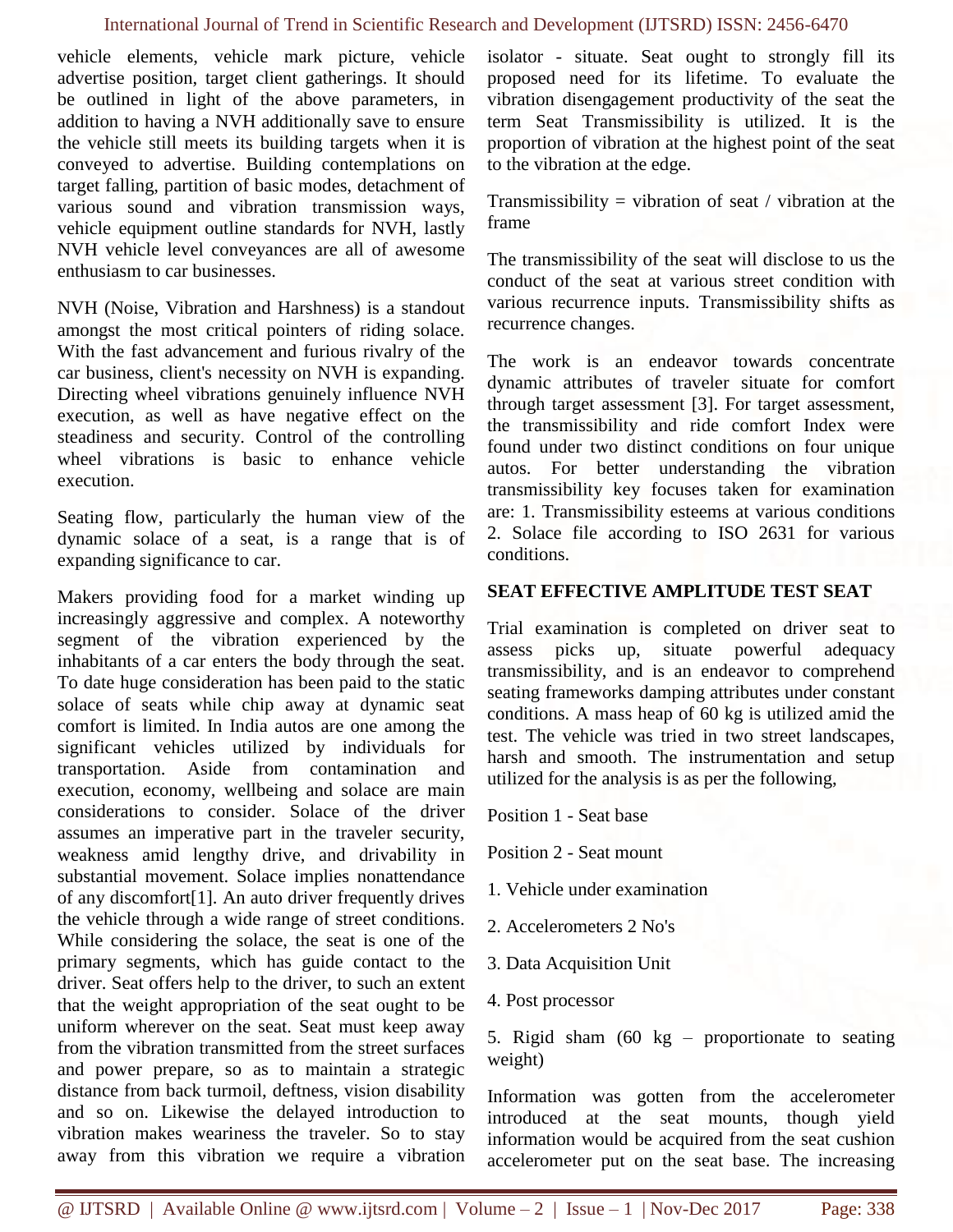speed comes about are recorded according to various trial conditions. The test was done on situate with sham stacked on it. Yield diagrams regarding increasing velocities versus (time area yield), increasing speeds versus (recurrence space yield), and transmissibility versus recurrence are plotted.

## **TRANSFER PATH OF VIBRATIONS TO THE STEERING WHEEL**

The fundamental excitation sources are ordinarily motor and street unpleasantness in may traveler autos. Sometimes there are vibrations because of some extra parts like cooling fans and so forth. Motor is the fundamental driver of vibration of vehicle in the stationary condition. But while moving the street unevenness causes to some degree high abundance vibrations and these vibrations are even enhanced by the speed of the vehicle. From the excitation sources the vibrations exchange through various ways to directing wheel, the ways are as appeared in the Figure. In the traveler autos advancing into the market it is important to ensure that there is no such guiding play and furthermore if any of controlling play exists it can be distinguished with no hardware. So it is quite required to focus on the staying two headings.

#### **VIBRATION MEASUREMENT SENSORS**

Many types of detector is used for this purpose. The foremost usually used ones area unit electricity sensors and IEPE sensors (with integrated signal conditioning). There area unit alternative brands for low frequencies (like piezo-resistive, electrical phenomenon or MEMS sensors) and non-contact probes (eddy current probes and optical device sensors).

## **PIEZOELECTRIC SENSORS**

Piezoelectric sensors chip away at the rule that a piezoelectric material is worked between the base of the sensor lodging and the seismic mass. At the point when a sensor is moved, this mass packs the piezoelectric material which delivers little voltages. To exchange those little electrical esteems through the links require bunches of learning and costly cabling, in this way recently these sensors have regularly been supplanted with the IEPE sensors with coordinated speakers. Be that as it may, there are still applications regions where these sensors are exceptionally helpful. These fields are particularly high increasing speed and high temperatures. The sufficiency estimation scope of such sensors can be a great. One can discover single hub and tri hub sensors.

## **PROBLEM STATEMENT**

By and large, car outline and the body can be bolstered by suspension. Other than that the suspension system is enabling the wheels to "splash up" wrong-doing out and about surface. The result is the wheels will tend to remain in contact with the street, and the travelers of the vehicle appreciate a ride that is shielded from street stun.

The front suspension need to concentrate on help the heaviness of the front end of the vehicle, ingest street stuns and pad the travelers and load against those stuns, give directing control and arrangement and keep up controlling control amid extreme braking. Notionally, if a street were impeccably level, with no variation from the norm, suspensions wouldn't be vital. Tragically, streets are a long way from level. Without suspension, an engine vehicle going at today speeds would not exclusively be awkward, it would be practically wild. Guiding wheel vibrations are seen when vehicle speed changes, as when beginning from a quit, passing, and backing off or drifting. The view of ride quality is debased by for all intents and purposes any aggravation experienced by the drivers or travelers. Human affectability differs as per the idea of the unsettling influence. In this way, a great Ride not simply relies upon the general plan of the vehicle, yet additionally the outline of the suspension framework. Indeed, even naturally cleared roadways have downplayed blemishes that can connect with the wheels of an auto.

Rather than convey the heap from motor compartment, distinctive street condition will gives diverse results for the front suspension framework. The front suspension framework was assigned to perform at certain scope of vibration. However the drivers and travelers, sure of them not just utilized the vehicle on the smooth street yet then on the different sort of street which here and there the front suspension does not perform on that sort of street. In this way, the venture will research the seat checking of controlling wheel vibrations on traveler auto.

#### **ACCELEROMETER**

Accelerometer is a Piezo-electric accelerometer and it is considered as the standard vibration transducer for machine vibration estimation. Information catch in regards to the vibration radiated by a machine, or